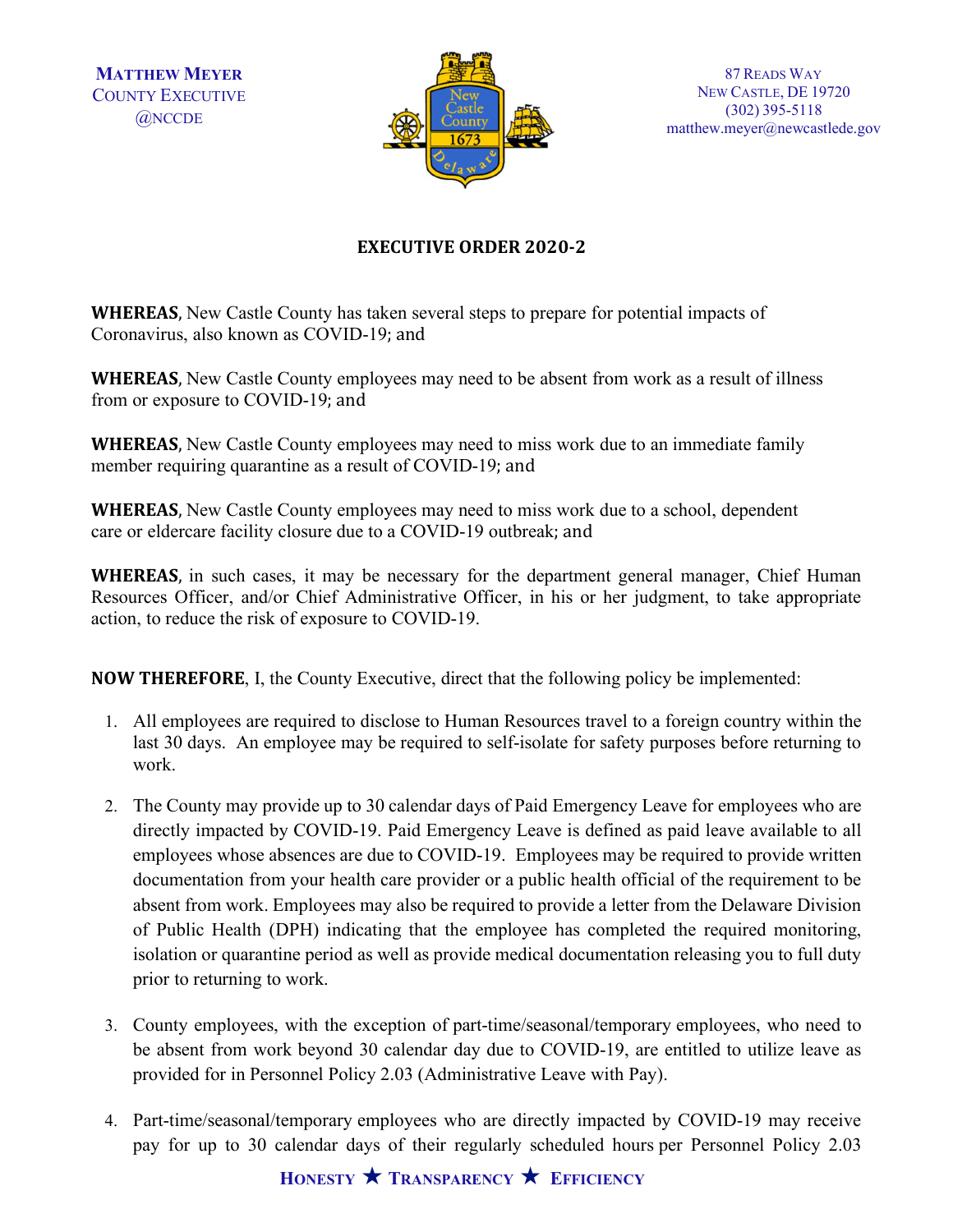(Administrative Leave with Pay). Employees may be required to provide written documentation from their health care provider or a public health official of the requirement to be absent from work. Employees may also be required to provide a letter from DPH indicating that the employee has completed the required monitoring, isolation or quarantine period as well as provide medical documentation releasing you to full duty prior to returning to work.

- 5. If the County Executive closes any County office or facility due to concerns related to COVID-19, the policy provided for in the Personnel Policy 1.03 (Emergency Conditions) would apply. Under these circumstances, Paid Emergency Leave would not be applicable unless an employee is already being monitored by DPH for symptoms of or exposure to COVID-19. During the closure, County employees will be compensated with Paid Administrative Leave per Personnel Policy 1.03.
- 6. If the County Executive closes any County office or facility due to concerns related to COVID-19, essential employees are required to report to work for their regularly scheduled shift, unless instructed otherwise by their employing departments. An essential employee who is required to work but cannot report to work due to exposure or is showing symptoms of COVID- 19 shall immediately notify his or her supervisor.
- 7. Employees may be eligible for up to 14 calendar days of Paid Emergency Leave if they are required to stay home due to closure of a school, childcare or eldercare facility in connection with the monitoring or management of the coronavirus, or as a result of a declared public health emergency by the County Executive. County employees, with the exception of parttime/seasonal/temporary employees, who need to be absent for more than 14 calendar days for this purpose, are entitled to utilize leave as provided in Personnel Policy 2.03.
- 8. Part-time/seasonal/temporary employees may be eligible for up to 14 calendar days of Paid Emergency Leave if they are required to stay home due to closure of a school, childcare or eldercare facility in connection with the management of the coronavirus, or as a result of a declared public health emergency by the County Executive. Departments are encouraged, whenever operationally feasible, to allow part-time/seasonal/temporary employees to rearrange their work hours within the pay period so that their paycheck is minimally impacted. You may be required to provide documentation.
- 9. Telecommuting is a voluntary work alternative that may be appropriate for some employees under limited circumstances. The option to work from home (telecommute) for employees who need to be absent from work due to COVID-19 may be approved, but will depend on several factors including, but not limited to: job function, essential status, operational requirements of the agency, and ability to access required technology. Telecommuting is not an entitlement and may be approved consistent with operational needs and on a case by case basis solely at the discretion of the employee's General Manager.

## **HONESTY TRANSPARENCY EFFICIENCY**